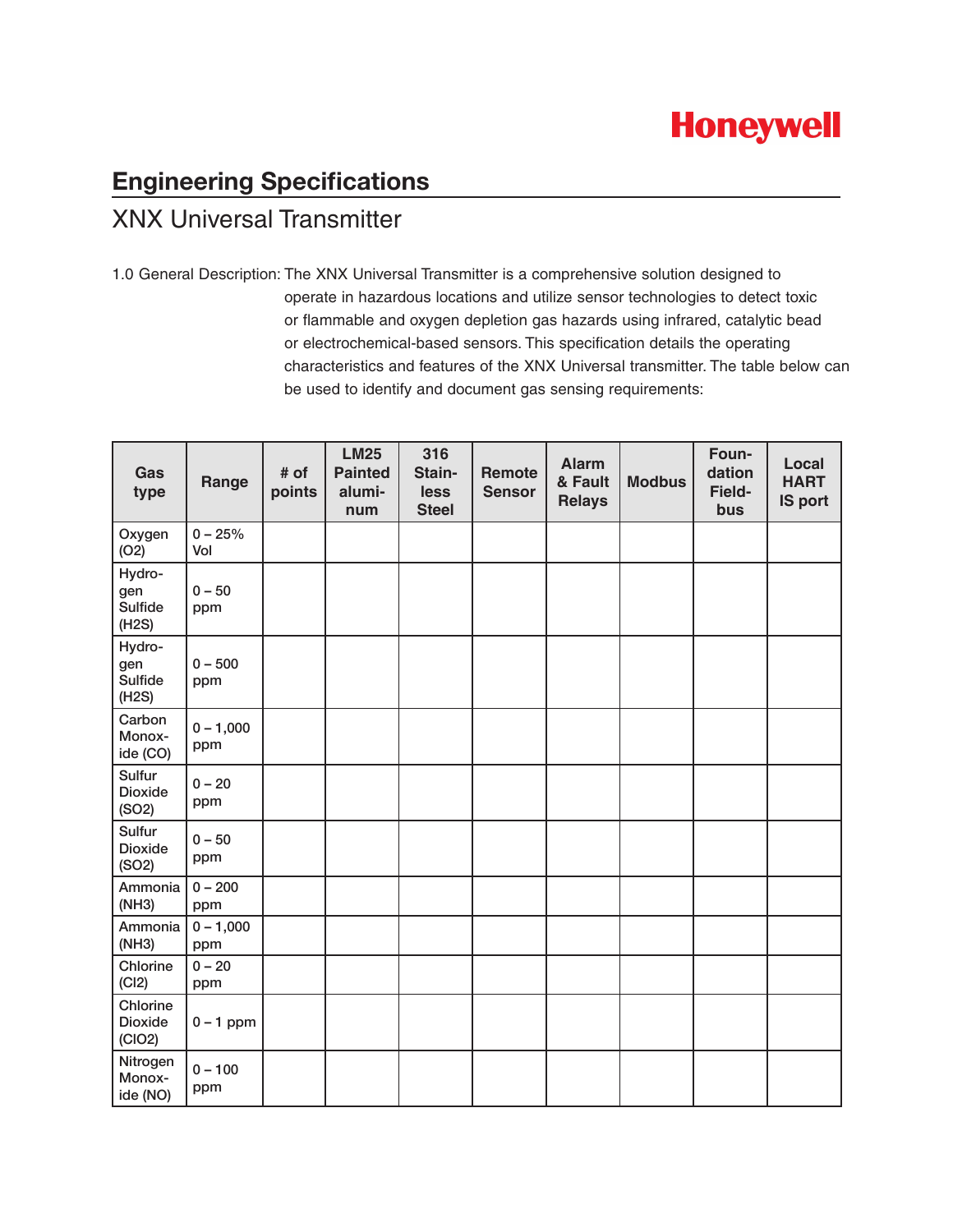

| Gas<br>type                                           | Range                                    | # of<br>points | <b>LM25</b><br><b>Painted</b><br>alumi-<br>num | 316<br>Stain-<br>less<br><b>Steel</b> | Remote<br><b>Sensor</b> | <b>Alarm</b><br>& Fault<br><b>Relays</b> | <b>Modbus</b> | Foun-<br>dation<br>Field-<br>bus | Local<br><b>HART</b><br><b>IS port</b> |
|-------------------------------------------------------|------------------------------------------|----------------|------------------------------------------------|---------------------------------------|-------------------------|------------------------------------------|---------------|----------------------------------|----------------------------------------|
| Nitrogen<br><b>Dioxide</b><br>(NO2)                   | $0 - 50$<br>ppm                          |                |                                                |                                       |                         |                                          |               |                                  |                                        |
| Hydro-<br>gen (H2)                                    | $0 - 1,000$<br>ppm                       |                |                                                |                                       |                         |                                          |               |                                  |                                        |
| Hydro-<br>gen (H2)                                    | $0 - 10,000$<br>ppm                      |                |                                                |                                       |                         |                                          |               |                                  |                                        |
| Hydro-<br>gen<br>Chloride<br>(HCI)                    | $0 - 20$<br>ppm                          |                |                                                |                                       |                         |                                          |               |                                  |                                        |
| Hydro-<br>gen<br>Fluoride<br>(HF)                     | $0 - 12$<br>ppm                          |                |                                                |                                       |                         |                                          |               |                                  |                                        |
| Ozone<br>(O3)                                         | $0 - 0.4$<br>ppm                         |                |                                                |                                       |                         |                                          |               |                                  |                                        |
| Phospine<br>(PH3)                                     | $0 - 1.2$<br>ppm                         |                |                                                |                                       |                         |                                          |               |                                  |                                        |
| Carbon<br><b>Dioxide</b><br>(CO2)                     | $0 - 5%$<br>Vol                          |                |                                                |                                       |                         |                                          |               |                                  |                                        |
| Methane<br>(CH4)                                      | $0 - 5%$<br>Vol or<br>$0 - 100\%$<br>LEL |                |                                                |                                       |                         |                                          |               |                                  |                                        |
| Flam-<br>mables<br>- Non-<br>Methane                  | $0 -$<br>100%LEL                         |                |                                                |                                       |                         |                                          |               |                                  |                                        |
| IR Meth-<br>ane                                       | $0 - 100\%$<br>LEL                       |                |                                                |                                       |                         |                                          |               |                                  |                                        |
| IR Non-<br>Methane                                    | $0 - 100\%$<br>LEL                       |                |                                                |                                       |                         |                                          |               |                                  |                                        |
| Open<br>Path<br>Combus-<br>tible -<br>Methane         | $0 - 5$<br>LEL.m                         |                |                                                |                                       |                         |                                          |               |                                  |                                        |
| Open<br>Path<br>Com-<br>bustible<br>- Non-<br>Methane | $0 - 5$<br>LEL.m                         |                |                                                |                                       |                         |                                          |               |                                  |                                        |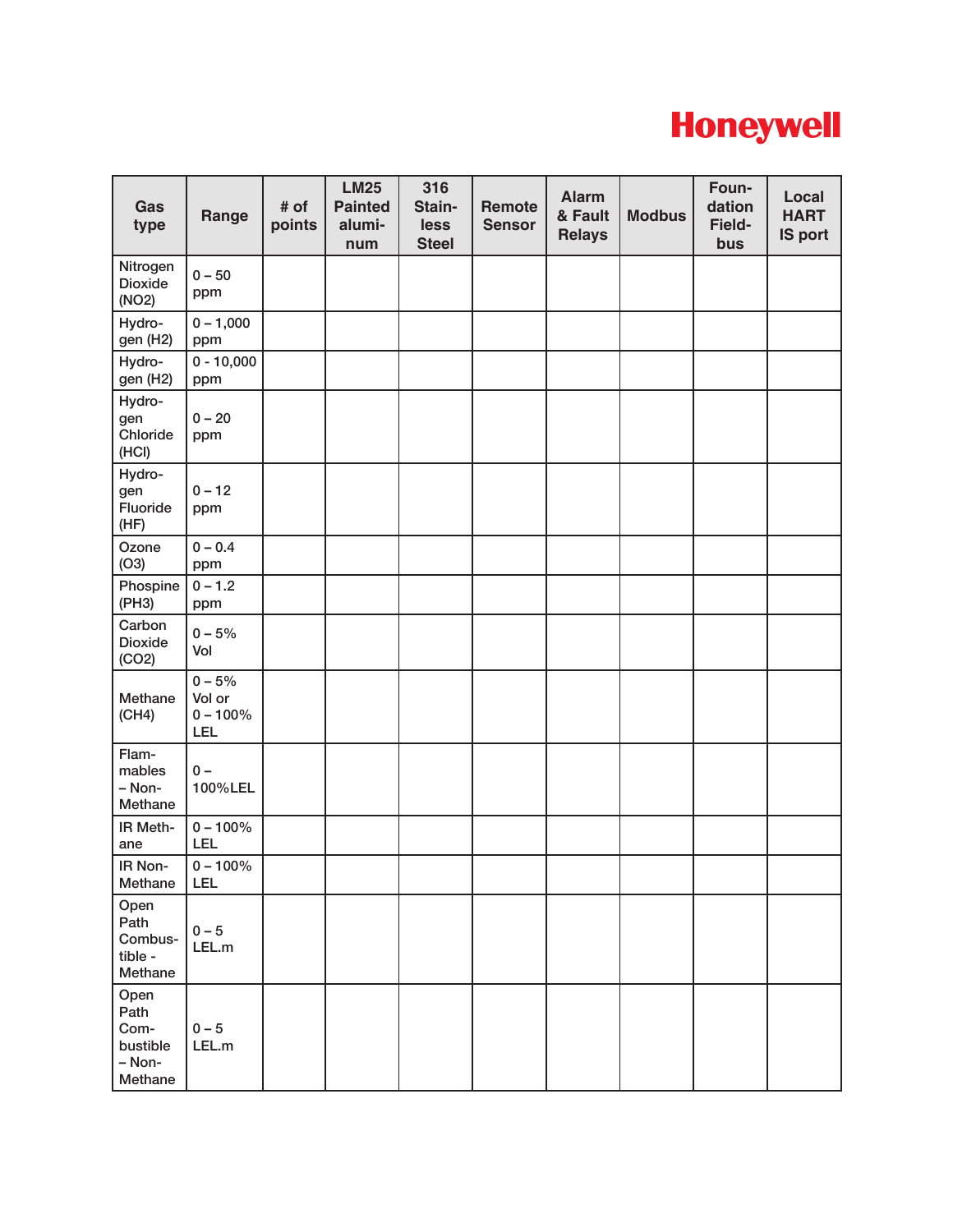

### 2.0 Electrical requirements

- 2.1 Operating Voltage The transmitter shall operate between 18VDC and 32VDC (24VDC Nominal).
- 2.2 The transmitter shall utilize removable terminals for sensor input, power, and output wiring. Terminals shall be labeled and provide a minimum of two inputs per polarized wire connections to allow for daisy chain power configuration.
- 2.3 The transmitter must allow for user configured transmitter output options as one of the following:
	- 2.3.1 Three wire source 4-20mA
	- 2.3.2 Three wire sink 4-20mA
	- 2.3.3 Four wire isolated 4-20mA
- 2.4 The transmitter shall be capable of field upgradeable communication outputs. This must include Relays, Modbus® RTU, or FoundationTM Fieldbus.
	- 2.4.1 Post-installation upgrades shall be completed without the requirement to:
		- 2.4.1.1 Upgrade firmware
		- 2.4.1.2 Disconnect the electrical connections to the enclosure.
- 3.0 Mechanical requirements
	- 3.1 The enclosure shall be constructed of either 316 Stainless Steel or LM25 Aluminum painted with a 5-coat marine finishing process for corrosion protection, or an unpainted electro-polished 316 Stainless Steel
	- 3.2 The enclosure must have two standard integral mounting lugs.
		- 3.2.1 The enclosure shall be capable of mounting to a standard 2" to 6" pipe utilizing a pipe mounting kit.
		- 3.2.2 The enclosure shall be capable of mounting to a ceiling utilizing a ceiling mounting kit.
		- 3.2.3 The use of mounting straps or brackets will not be used for standard wall installations.
	- 3.3 The enclosure shall have a minimum of five ¾" NPT or M25 threaded conduit/cable entries to allow for expanded mounting options.
	- 3.4 The enclosure will include certified stopping plugs to close unused conduit/cable entries.
	- 3.5 The transmitter shall allow access to the terminals, wiring connections, and PCBA without the use of tools.
	- 3.6 The transmitter must allow for the start-up and commissioning procedure to be completed without opening the enclosure.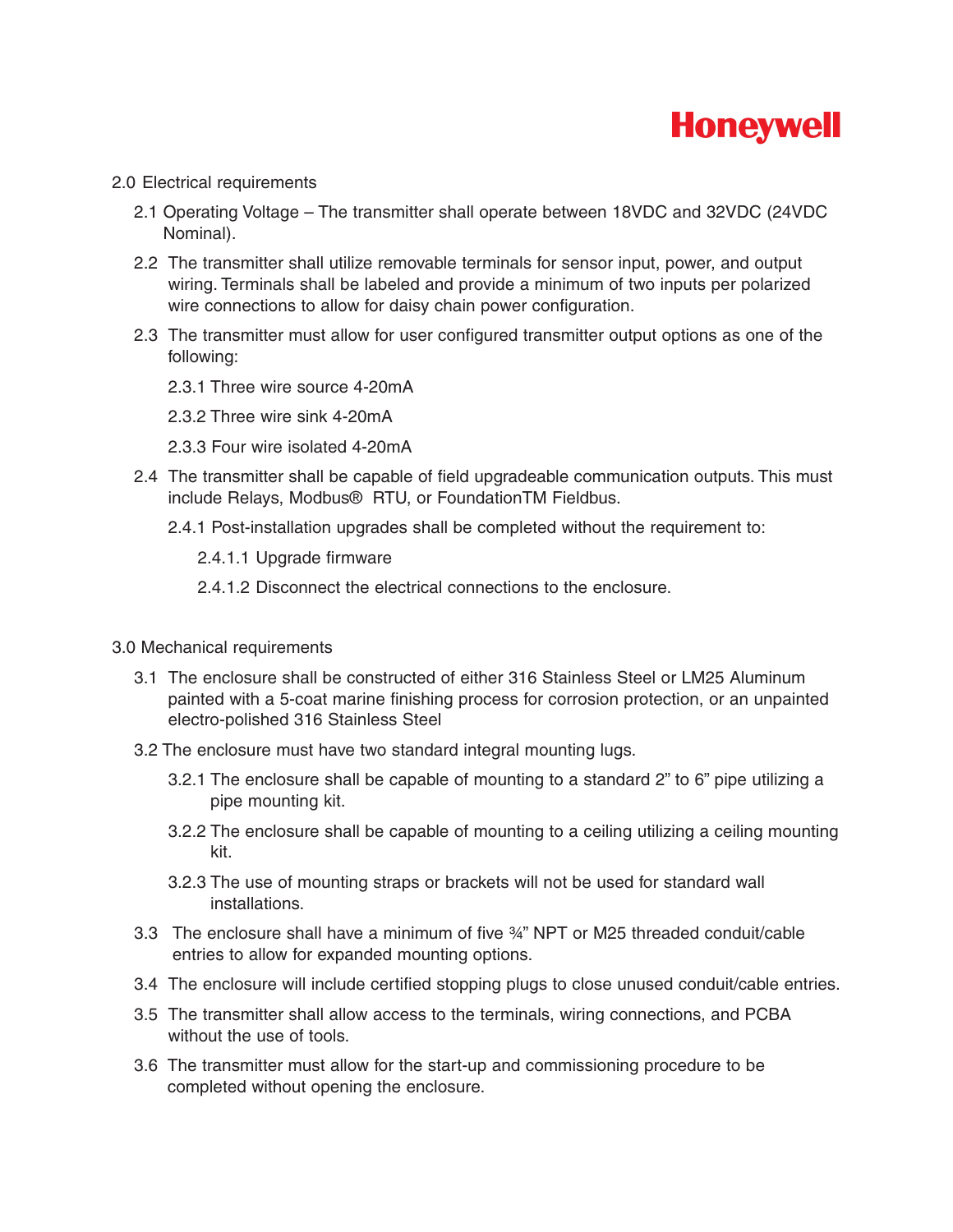

- 3.7 The PCBA housing must mechanically self align in the enclosure, without the use of tools.
- 3.8 The PCBA shall incorporate a field serviceable design, allowing for the PCBA to be removed without the need to remove the enclosure.

### 4.0 Transmitter features

- 4.1 The transmitter must utilize a common local user interface for electrochemical (toxic and oxygen), catalytic bead (combustible) and point and open path (combustible) infrared sensing technology.
- 4.2 The transmitter shall be capable of providing at least two levels of password controlled access security to the menu structure for calibration, maintenance, and configuration of the device.
- 4.3 The transmitter shall contain internal software diagnostics capable of reporting a fault within 3 seconds of detection.
- 4.4 The transmitter shall store at least 1,280 alarm and fault events in a circular buffer. Events shall be capable to be sorted by order of occurrence, hour, all events by day, only the alarm events, and only the fault events.
- 4.5 The transmitter shall be capable of simulating the alarm events for validation of proper system connection without the use of gas.
- 4.6 The transmitter shall be capable of producing a signal in the range of 4-20 mA to test warning and notification devices without the use of calibration gas.
- 4.7 The transmitter shall be capable of inhibiting the output during maintenance to avoid false alarms.
- 4.8 The transmitter shall allow for a user configured calibration intervals reminder which provides an advance notification to the user that calibration is due.
- 4.9 The transmitter shall provide user configurable warning and fault milliamp indications in the range of 1mA to 4mA and 20mA to 22mA. The transmitter must provide milliamp differentiation indication between a fault and warning signal.

### 5.0 Transmitter display

- 5.1 The transmitter display shall be a backlight liquid crystal display (LCD).
- 5.2 The LCD must have a backlight for operation in limited visibility environments which automatically illuminates during integration of the unit.
- 5.3 The LCD must have a heater actuated at temperatures below -20C to provide clear resolution at -40C.
- 5.4 The standard transmitter display shall provide both LED and LCD icon indication of proper operation.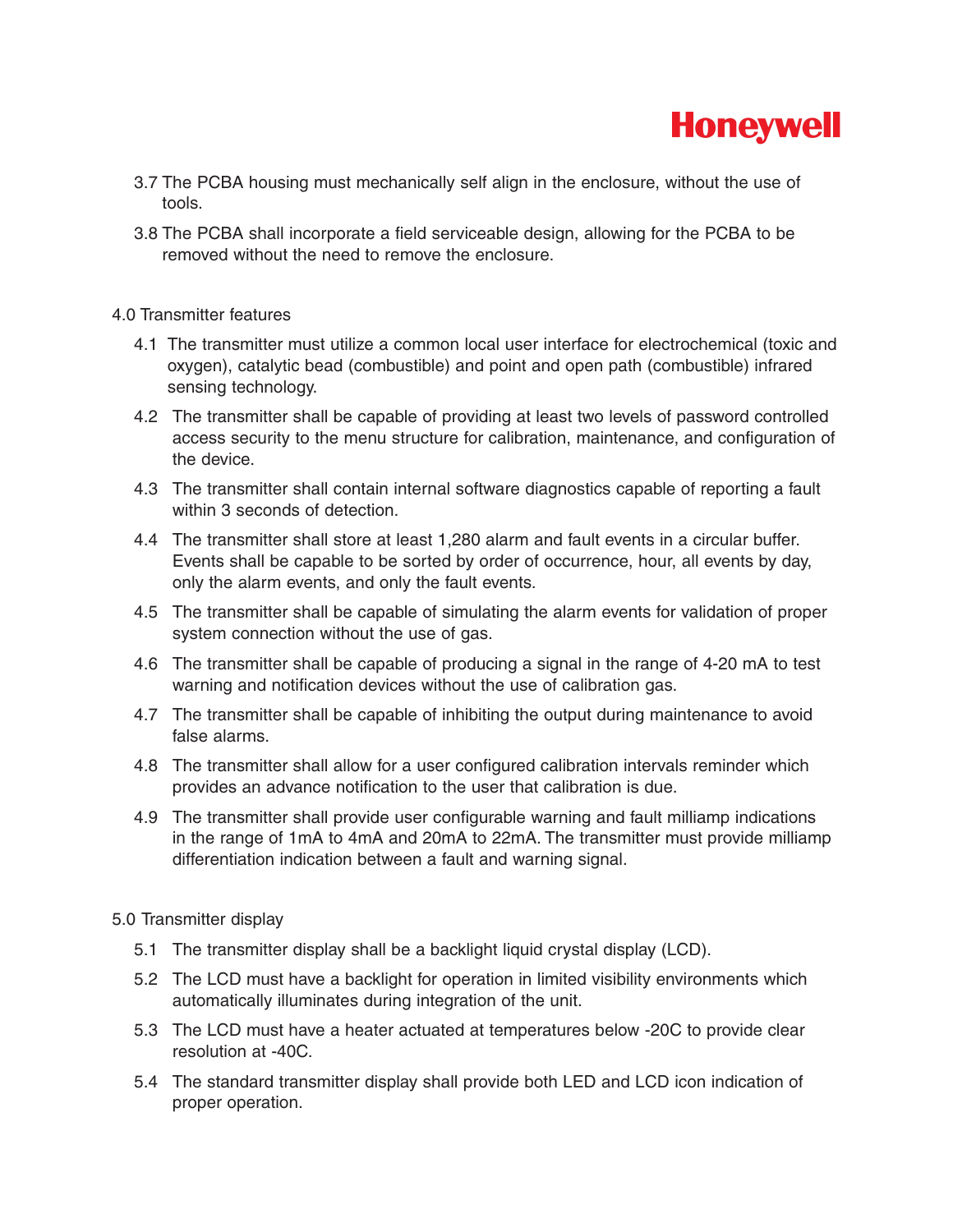

- 5.4.1 The transmitter must include three LEDs for indication of proper operation (Green flashing), Fault (Amber) and Alarm (Red).
- 5.4.2 The LEDs shall be viewable from a minimum of 50 feet.
- 5.4.3 The display shall provide icons for normal operating condition, warning, alarm, and fault states.
- 5.5 The display must indicate the gas being monitored, status of the transmitter, sensor full scale range, alarm 1 and 2 set points, and measurement units on the LCD.
- 5.6 The display shall indicate gas concentration both numerically, via a horizontal bar graph, and with an alarm icon.
- 5.7 Alarm set points shall be indicated as part of the horizontal bar graph for alarm 1 and alarm 2.
- 5.8 The transmitter menu structure must provide both alphanumeric and visual icons for transmitter navigation.
- 5.9 The transmitter display language shall include eight standard languages that will be selectable in the menu structure, including a minimum of following languages: English, Spanish, French, Portuguese, German, Italian, Russian, and Mandarin.

### 6.0 Non-intrusive calibration

- 6.1 All sensor/transmitters can be calibrated without opening any enclosures.
- 6.2 Calibration shall be completed via the local display utilizing magnetic switches or a HART hand-held communicator.
	- 6.2.1 The device shall not use clamp on devices or wireless remote controls to perform calibration or configuration operations.
- 6.3 Calibration of the sensor shall be so that only one person is required to complete calibration.
- 6.4 Successful calibration must be visually indicated via the LCD and / or HART hand held communicator.
- 7.0 Sensing technology
	- 7.1 The transmitter must utilize a common local user interface for electrochemical (toxic and oxygen), catalytic bead (combustible), and point and open path (combustible) infrared sensing technology.
	- 7.2 Electrochemical (toxic and oxygen) sensors
		- 7.2.1 Sensors shall be contained in sensor modules mounted external to the main enclosure. All sensor modules shall have the capability of replacement while the unit is under power (hazardous areas) without the need for tools.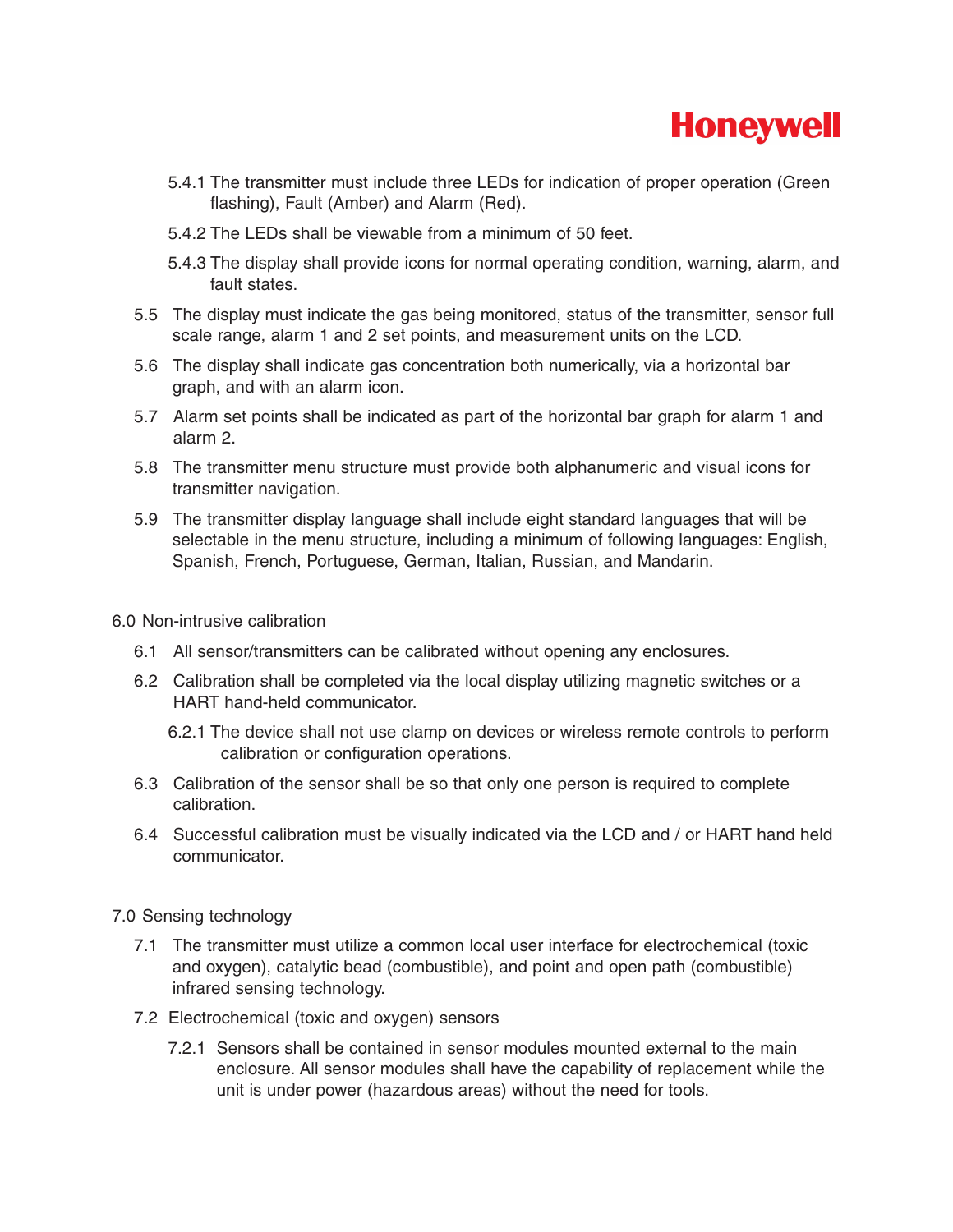

- 7.2.2 Sensor modules shall contain all relevant sensor information within the module. This information shall include sensor manufacturer date, gas type, gas range, calibration data, and default relay parameters.
- 7.2.3 Sensor module shall store all calibration data so that the module may be calibrated off site and installed in the field without re-calibration. The sensor module shall not require a battery or power source to store this data.
- 7.2.4 The transmitter shall employ a cell fault diagnosis routine to check for cell presence, cell dry out, and cell open or short circuit. In the event of a cell failing this test, a sensor fault is displayed. This fault diagnosis will be automatically initiated by the transmitter at 8-hour intervals. It must also be initiated on power up, sensor exchange, or sensor cell exchange.
- 7.2.5 Sensors shall employ a dual-reservoir design to increase performance in extreme environments. The sensor design must allow for electrolyte expansion in high humidity environments to prevent cells from bursting.
- 7.3 Catalytic bead combustible sensors
	- 7.3.1 The catalytic bead sensor must utilize specially matched pairs of poison resistant combustible gas detection elements.
	- 7.3.2 The catalytic bead sensor must have a typical operation life greater than 5 years.
	- 7.3.3 Sensors shall be contained in sensor modules mounted external to the main enclosure. The sensor modules shall have the capability of replacement of the sensing element, without the replacement of the external assembly.
	- 7.3.4 The catalytic bead sensor shall detect for an over range condition and report the condition.
- 7.4 Infrared point combustible sensors
	- 7.4.1 The sensor shall utilize dual compensating optics to detect hydrocarbon gases in various concentration ranges through the means of an infrared absorption principle.
	- 7.4.2 The optics shall contain a means of preventing the build-up of condensation on the windows.
	- 7.4.3 The detector shall operate in the presence of catalytic poisons without impact to the operation of the sensor
	- 7.4.4 The detector shall not require the presence of oxygen.
	- 7.4.5 The detector shall operate from a range of 0 100% LEL Methane as standard with the capability of calibration to other hydrocarbon gases.
	- 7.4.6 The certified accuracy shall be  $< +/- 1\%$  LEL
	- 7.4.7 Response time
		- 7.4.7.1 The response time with the weather protection fitted shall be: T50 < 4.5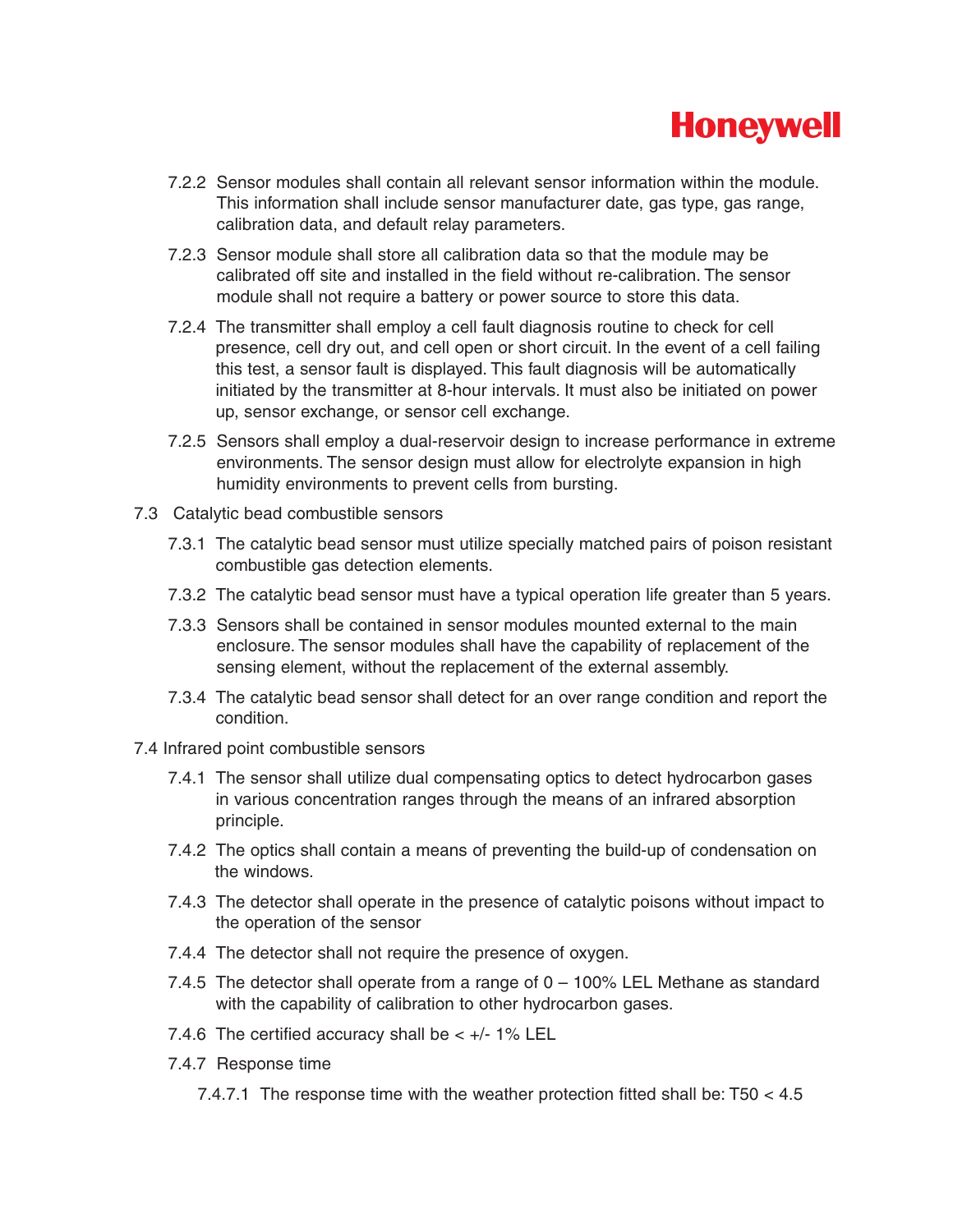# **Honeywell**

seconds; T90 < 6.5 seconds.

- 7.4.7.2 The response time of the device without any accessories shall be: T50 < 3 seconds; T90 < 5 seconds.
- 7.5 Infrared open-path combustible sensors
	- 7.5.1 The Open Path Gas Detector consists of a Transmitter unit that sends an infrared beam to a Receiver unit up to 650 feet away and can be located where a flammable hydrocarbon gas cloud is likely to occur.
	- 7.5.2 The detector shall operate on the principle of infrared absorption.
		- 7.5.2.1 The transmitter shall produce a collimated infrared beam produced by a Xenon arc flashlamp.
		- 7.5.2.2 The infrared signal shall be collimated using mirrors to enable a more uniform beam thus reducing alignment sensitivity.
	- 7.5.3 The transmitter beam shall be produced in such a way that it generates a distinctive signature that allows the receiver to differentiate between the beam pulses and both natural and artificial sources of infrared radiation.
		- 7.5.3.1 The transmitter flashlamp shall pulse at precisely 4Hz for approximately one microsecond.
		- 7.5.3.2 The precise timing and short duration shall produce a distinct optical signature.
	- 7.5.4 The receiver shall collect the infrared radiation from the transmitter and perform measurements to enable hydrocarbon gases in the beam path to be detected.
		- 7.5.4.1 The receiver shall utilize two filtered detectors which serve as the reference and the sample.
			- 7.5.4.2 The sample detector input is filtered at wavelengths where strong infrared absorption is exhibited by the target gas.
			- 7.5.4.3 The reference detector input is filtered at nearby wavelengths where strong infrared absorption is not exhibited by target gas.
	- 7.5.5 The system shall incorporate heated optics designed to minimize the build-up of humidity, condensation, snow, or ice on the glass windows that could obscure the optics in extreme conditions.
		- 7.5.5.1 The transmitter shall be capable of configuration in turbo heating mode for use in conditions of low ambient temperature to provide additional heating power to minimize condensation, frosting, and snow buildup.
		- 7.5.5.2 The receiver shall utilize proportional heating controlled by the internal microcontroller and adjusted based on window temperature.
	- 7.5.6 Repeatability
		- 7.5.6.1 The certified repeatability shall be  $< +/ 0.4$  LELm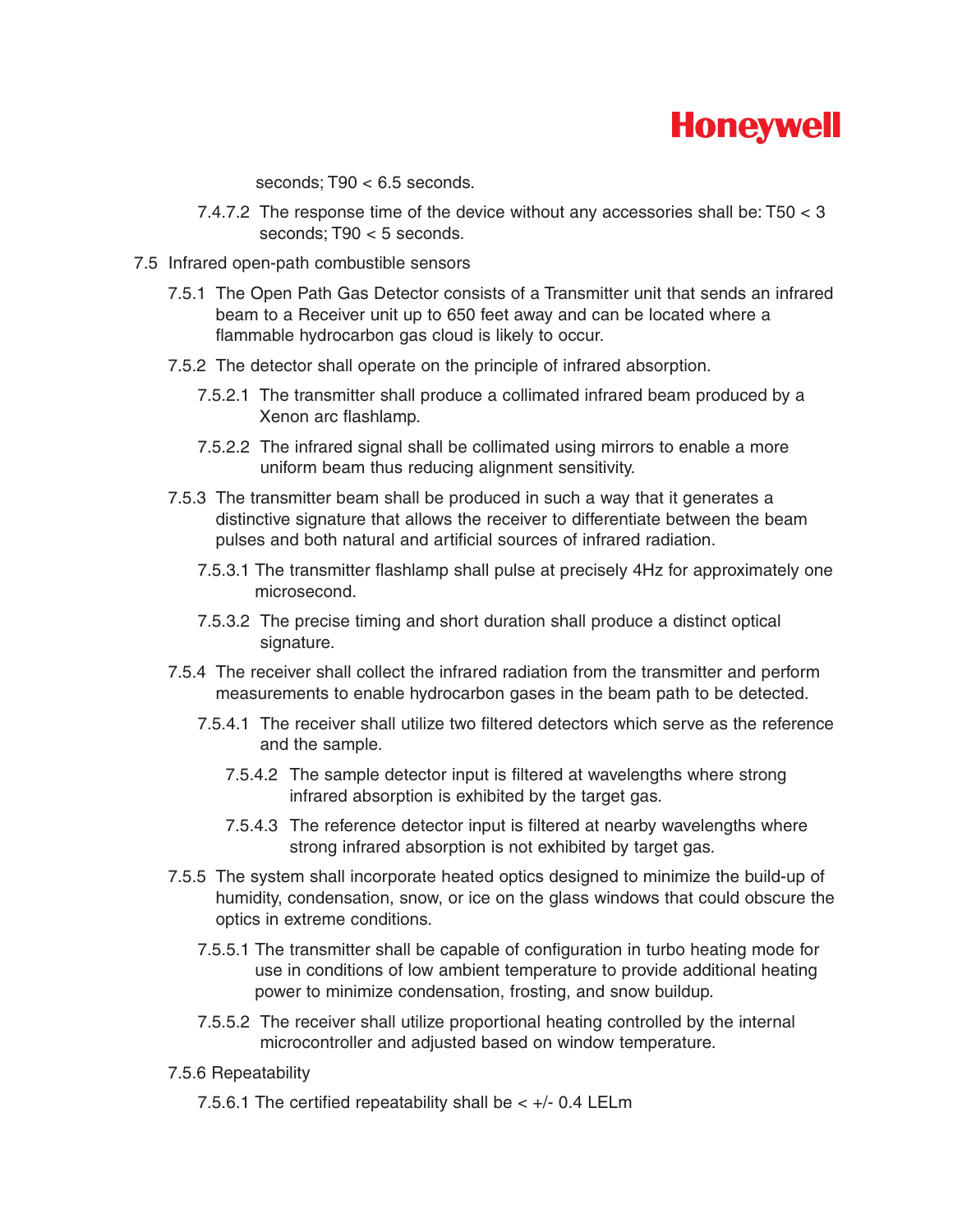

7.5.7 Response time

7.5.7.1 The system speed of response shall be T90 < 3 seconds

7.5.8 Operating Humidity

7.5.8.1 The detector shall operate in a range of 0 – 99% rH (non-condensing)

### 8.0 Transmitter Outputs

- 8.1 The standard transmitter output signal shall be 4 to 20mA with a HART digital signal superimposed on the traditional 4 to 20mA current loop.
- 8.2 The transmitter shall provide as an option an Intrinsically Safe port for connection of a HART handheld device.
- 8.3 The transmitter shall have a HART enhance DD file.
- 8.4 The transmitter shall provide for the addition of one of the following outputs:
	- 8.4.1 Modbus<sup>®</sup> digital communication protocol via a pluggable terminal block on the Modbus® interface circuit board. The Modbus® RTU protocol shall use ASCII/Hex protocols for communication.
	- 8.4.2 Foundation<sup>™</sup> Fieldbus communication protocol via a pluggable terminal block on the Foundation<sup>™</sup> Fieldbus interface circuit board.
	- 8.4.3 Three form "C" alarm and fault relays.
		- 8.4.3.1 Relays shall be single-pole, double-throw rated at 5 amps at 240VAC.
		- 8.4.3.2 The transmitter shall provide a remote reset for alarm silencing.
		- 8.4.3.3 The relays shall be capable of configuration for:
			- 8.4.3.3.1 Latching / Non-Latching
			- 8.4.3.3.2 Energized / De-Energized
			- 8.4.3.3.3 Normally Open / Normally Closed
			- 8.4.3.3.4 Alarms rising / Alarms falling
- 8.5 The transmitter shall be capable of interchangeable communication outputs. This must include relays, Modbus<sup>®</sup> RTU or Foundation<sup>™</sup> Fieldbus.
	- 8.5.1 Post-installation upgrades shall be completed without the requirement to:
		- 8.5.1.1 Upgrade firmware
		- 8.5.1.2 Disconnect the electrical connections to the enclosure.

### 9.0 Approvals

9.1 The transmitter shall have the following hazardous area approvals: